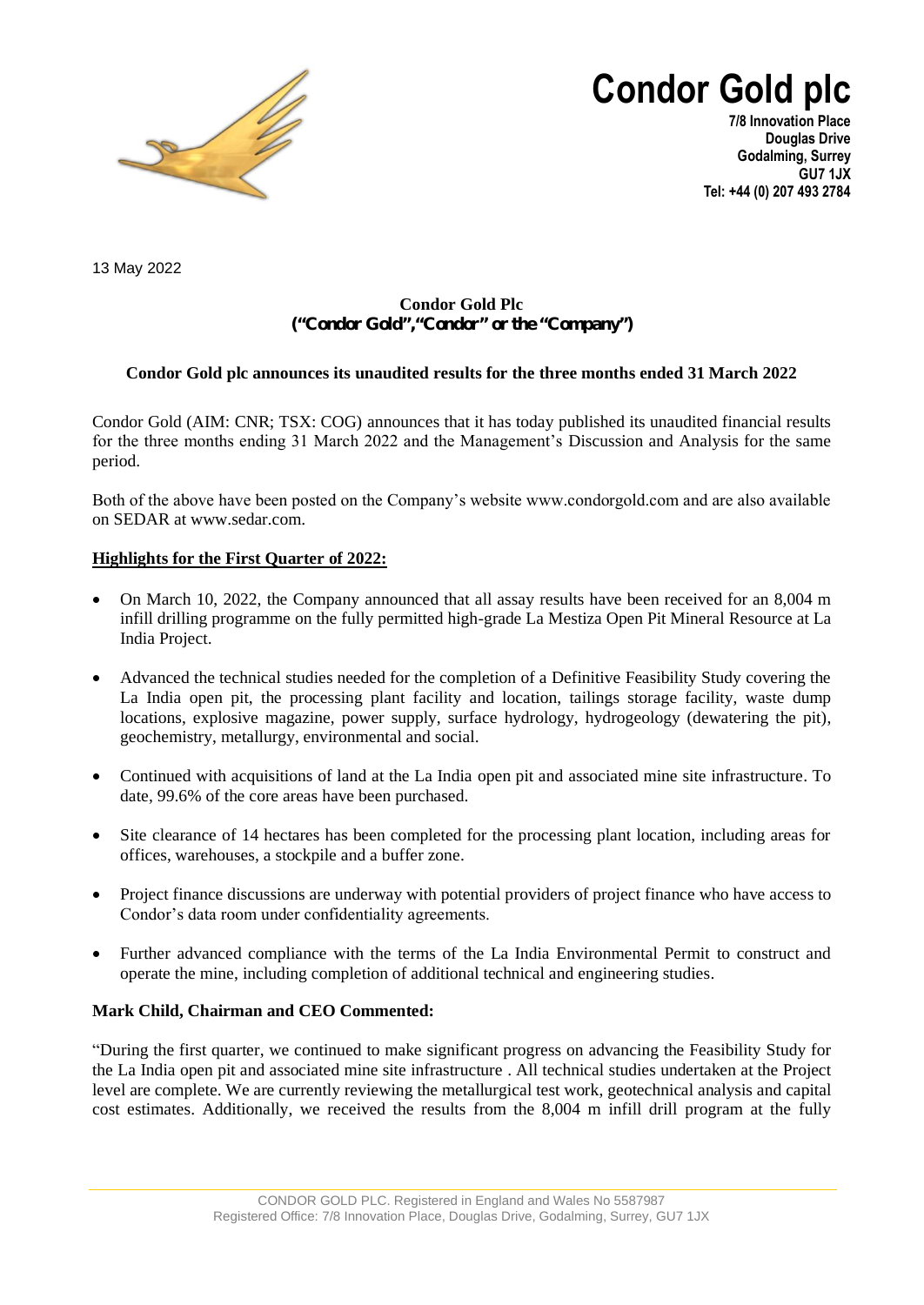permitted high-grade Mestiza open pit. Although not included in the scope of our forthcoming Feasibility Study, we expect Mestiza to provide an additional high-grade ore source for the La India mill.

Concurrently, we are finalizing our analysis of an updated Mineral Resource Estimate for La India Project, which is inclusive of a Mineral Reserve Estimate for the La India open pit. The geological model is consistent with our current best understanding. Lithologies, weathering and structures have been re-modelled from scratch with existing drilling, trenching and outcrops considered.

In summary, the La India open pit including the associated mine site infrastructure is essentially construction ready and materially de-risked. The plan is to add the two fully permitted high grade feeder pits of Mestiza and America to the mine plan during the construction phase. The Feasibility Study on La India open pit is almost complete, the formal announcement will probably take us into Q3. It will put the Company in a position to pursue various project financing alternatives, some of which have already been initiated."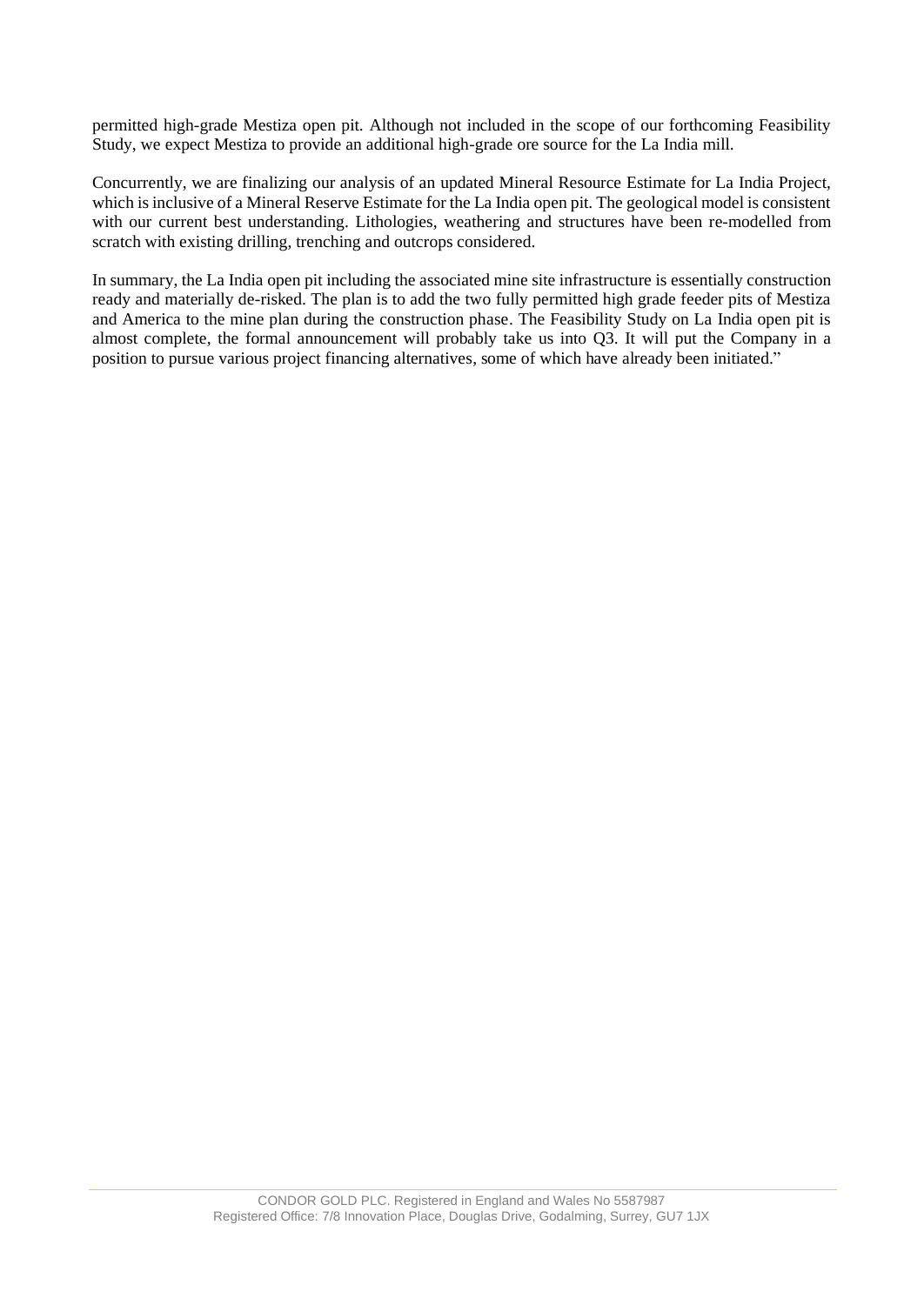## **CONDENSED CONSOLIDATED STATEMENT OF COMPREHENSIVE INCOME FOR THE THREE MONTHS TO 31 MARCH 2022**

|                                                                    |                  | <b>Three</b><br>months to<br>31 March<br>2022<br>unaudited | <b>Three</b><br>months to<br>31 March<br>2021<br>unaudited |
|--------------------------------------------------------------------|------------------|------------------------------------------------------------|------------------------------------------------------------|
| Revenue                                                            |                  | £                                                          | £                                                          |
| Administrative expenses                                            |                  | (668, 134)                                                 | (512, 518)                                                 |
| Operating gain/(loss)                                              | <b>Note</b><br>3 | (668, 134)                                                 | (512, 518)                                                 |
| Finance income                                                     |                  | 255                                                        |                                                            |
| Loss before income tax                                             |                  | (667, 879)                                                 | (512, 518)                                                 |
| Income tax expense                                                 | Note<br>4        |                                                            |                                                            |
| Gain/(loss) for the period                                         |                  | (667,789)                                                  | (512, 518)                                                 |
| Other comprehensive<br>income/(loss):                              |                  |                                                            |                                                            |
| Write off of Minority Interest<br>Currency translation differences |                  | 664,824                                                    | (422, 392)                                                 |
| Other comprehensive income/(loss)<br>for the period                |                  | 664,824                                                    | (422, 392)                                                 |
| Total comprehensive income/(loss)<br>for the period                |                  | (3,055)                                                    | (934, 910)                                                 |
| Gain/(loss) per share expressed in<br>pence per share:             |                  |                                                            |                                                            |
| Basic and diluted (in pence)                                       | Note<br>7        | (0.46)                                                     | (0.41)                                                     |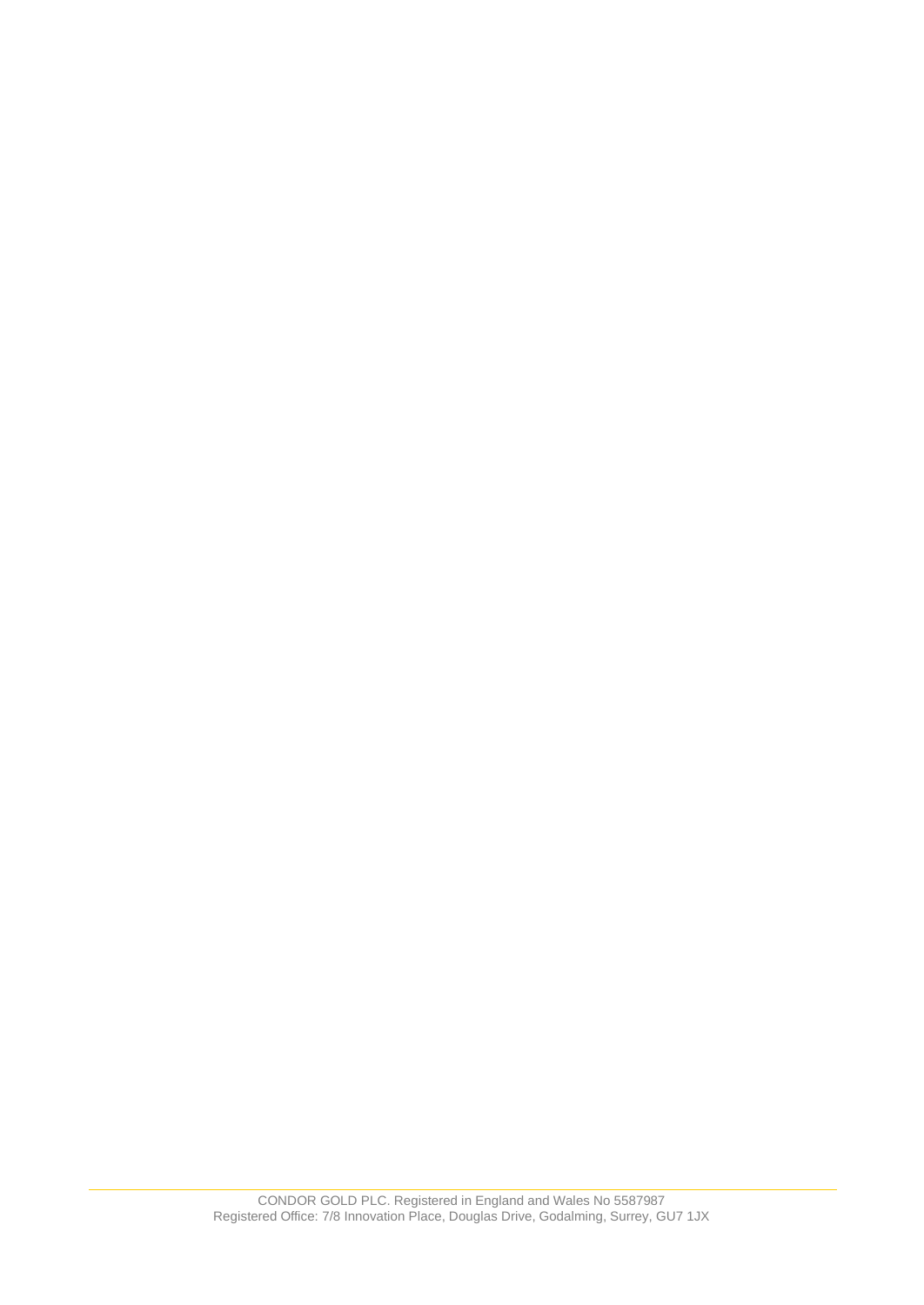#### **CONDENSED CONSOLIDATED STATEMENT OF FINANCIAL POSITION AS AT 31 MARCH 2022**

|                                                                               | As at 31<br><b>March 2022</b><br>unaudited<br>£ | As at 31<br><b>December</b><br>2021<br>audited<br>$\pmb{\mathfrak{L}}$ | As at 31<br><b>March 2021</b><br>unaudited<br>£ |
|-------------------------------------------------------------------------------|-------------------------------------------------|------------------------------------------------------------------------|-------------------------------------------------|
| <b>ASSETS:</b>                                                                |                                                 |                                                                        |                                                 |
| <b>NON-CURRENT ASSETS</b>                                                     |                                                 |                                                                        |                                                 |
| Property, plant and equipment                                                 | 7,579,866                                       | 7,473,433                                                              | 4,081,961                                       |
| Intangible assets                                                             | 29,634,986                                      | 28,100,980                                                             | 22,623,998                                      |
|                                                                               | 37,214,852                                      | 35,574,413                                                             | 26,705,959                                      |
| <b>CURRENT ASSETS</b>                                                         |                                                 |                                                                        |                                                 |
| Trade and other receivables                                                   | 875,390                                         | 775,693                                                                | 282,202                                         |
| Cash and cash equivalents                                                     | 408,028                                         | 2,072,046                                                              | 6,278,947                                       |
|                                                                               | 1,283,418                                       | 2,847,739                                                              | 4,723,800                                       |
| <b>TOTAL ASSETS</b>                                                           | 38,498,270                                      | 38,422,152                                                             | 33,267,108                                      |
| <b>LIABILITIES:</b><br><b>CURRENT LIABILITIES</b><br>Trade and other payables | 99,190                                          | 248,176                                                                | 192,525                                         |
|                                                                               |                                                 |                                                                        |                                                 |
| <b>TOTAL LIABILITIES</b>                                                      | 99,190                                          | 248,176                                                                | 192,525                                         |
| <b>NET CURRENT ASSETS</b>                                                     | 1,184,228                                       | 2,599,563                                                              | 6,368,624                                       |
| <b>NET ASSETS</b>                                                             | 38,399,080                                      | 38,173,976                                                             | 33,074,583                                      |
| SHAREHOLDERS' EQUITY ATTRIBUTABLE<br>TO OWNERS OF THE PARENT                  |                                                 |                                                                        |                                                 |
| Note 8<br>Called up share capital                                             | 29,386,143                                      | 29,326,143                                                             | 26,964,836                                      |
| Share premium                                                                 | 42,534,627                                      | 42,528,627                                                             | 38,700,439                                      |
| Legal reserves                                                                |                                                 |                                                                        |                                                 |
| Exchange difference reserve                                                   | (1,817,214)                                     | (2,482,038)                                                            | (2,784,493)                                     |
| Retained earnings                                                             | (31, 704, 476)                                  | (31, 198, 756)                                                         | (29,806,199)                                    |
| <b>TOTAL EQUITY</b>                                                           | 38,399,080                                      | 38,173,976                                                             | 33,074,583                                      |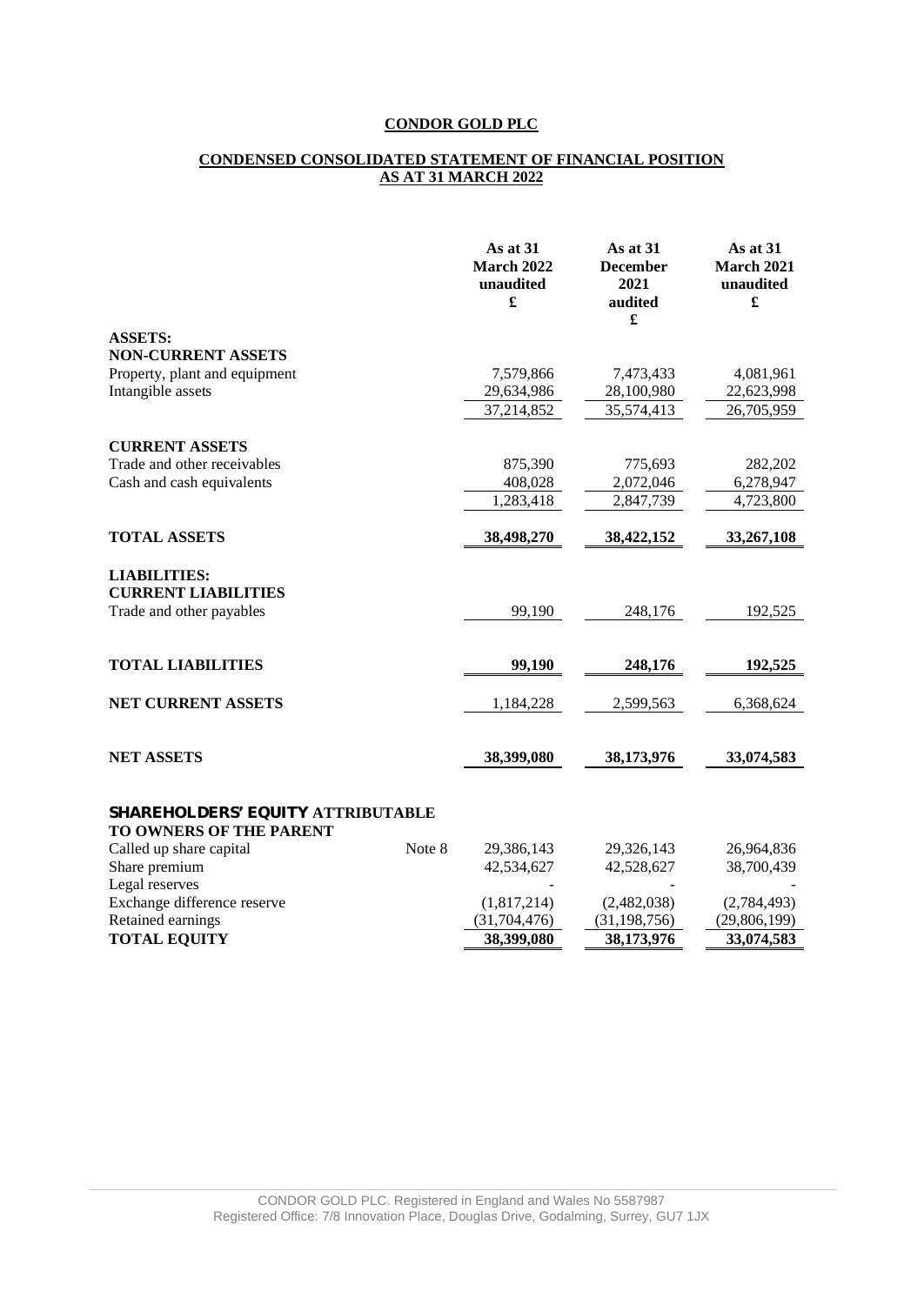## **CONDENSED CONSOLIDATED STATEMENT OF CHANGES IN EQUITY AS AT 31 MARCH 2022**

|                                                                             | Share<br>capital | Share<br>premium | Exchange<br>difference<br>reserve | Retained<br>earnings    | Total          | Total equity |
|-----------------------------------------------------------------------------|------------------|------------------|-----------------------------------|-------------------------|----------------|--------------|
|                                                                             | $\pounds$        | $\pounds$        | $\pounds$                         | $\pounds$               | $\pounds$      | $\pounds$    |
| At 1 January 2021                                                           | 23,732,526       | 37,175,626       | (2,362,101)                       | (29, 381, 952)          | 29,164,09<br>9 | 29,164,099   |
| Comprehensive<br>income:<br>Gain for the period                             |                  |                  |                                   | (512, 518)              | (512, 518)     | (512, 518)   |
| Other<br>comprehensive<br>income:<br>Currency<br>translation<br>differences |                  |                  | (422, 392)                        |                         | (422, 392)     | (422, 392)   |
| Total<br>comprehensive<br>income                                            |                  |                  | (422, 392)                        | (512, 518)              | (934, 910)     | (934, 910)   |
| New shares issued                                                           | 3,232,310        | 1,524,813        |                                   |                         | 4,757,123      | 4,757,123    |
| Issue costs<br>Share based<br>payment                                       |                  |                  |                                   | 88,271                  | 88,271         | 88,271       |
| At 31 March 2021                                                            | 26,964,836       | 38,700,439       | (2,784,493)                       | (29,806,199) 33,074,058 | 3              | 33,074,583   |
|                                                                             |                  |                  |                                   |                         |                |              |
| At 1 January 2022                                                           | 29,326,143       | 42,528,627       | (2,482,038)                       | 31,198,756              | 38,173,97<br>6 | 38,173,976   |
| Comprehensive<br>income:<br>Loss for the period                             |                  |                  |                                   | (667, 879)              | (667, 879)     | (667, 879)   |
| Other<br>comprehensive<br>income:<br>Currency<br>translation<br>differences |                  |                  | 664,824                           |                         | 664,824        | 664,824      |
| Total<br>comprehensive<br>income                                            |                  |                  | 664,824                           | (667, 879)              | (3,055)        | (3,055)      |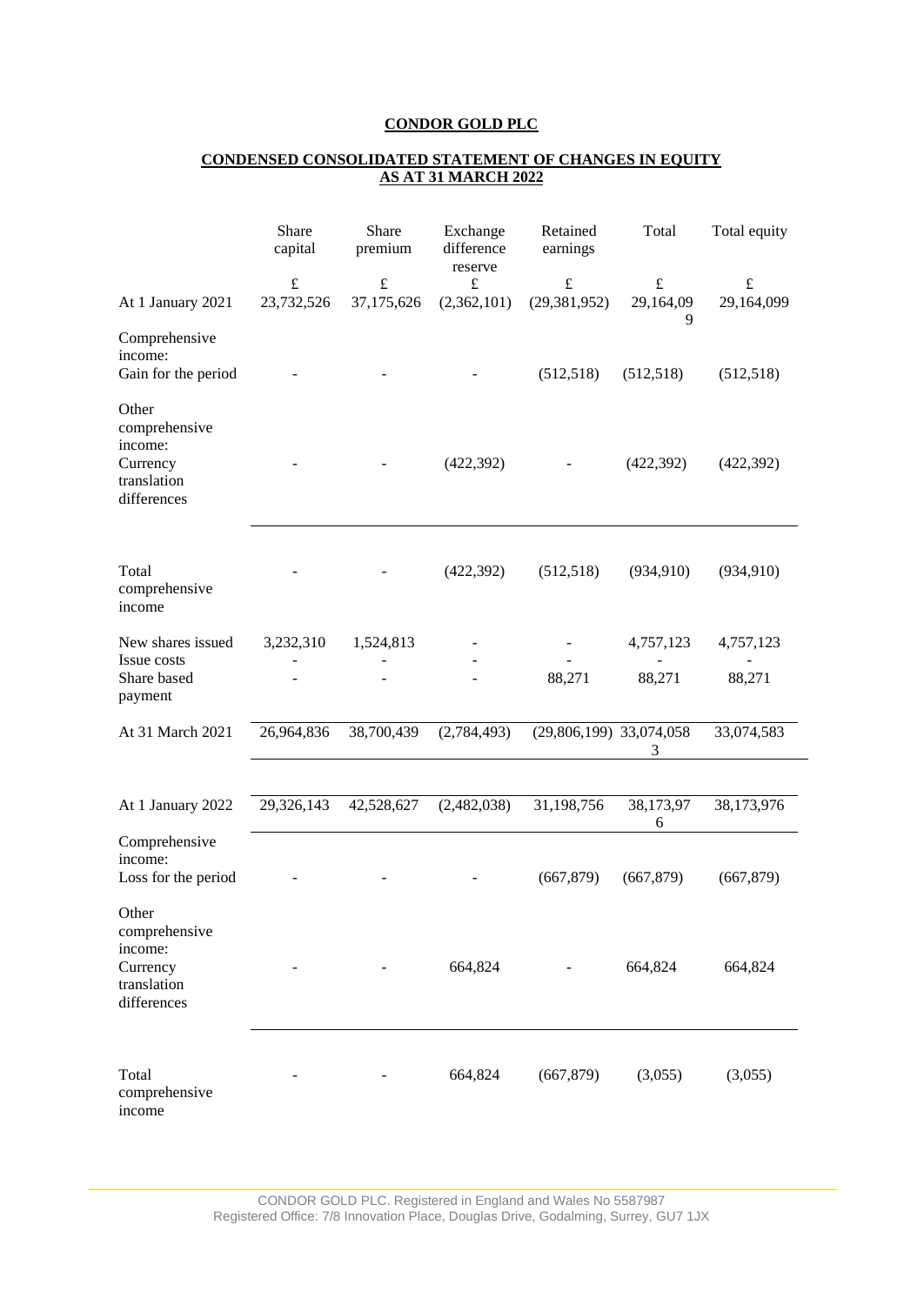| New shares issued      | 60,000                   | 6.000      | -           | $\overline{\phantom{0}}$ | 66,000     | 66,000     |
|------------------------|--------------------------|------------|-------------|--------------------------|------------|------------|
| Issue costs            | $\overline{\phantom{a}}$ |            |             | -                        | -          | -          |
| Share based<br>payment | -                        | -          | -           | 162,159                  |            |            |
| At 31 March 2022       | 29,386,143               | 42,534,627 | (1,817,214) | (31,704,476)             | 38,399,080 | 38,399,080 |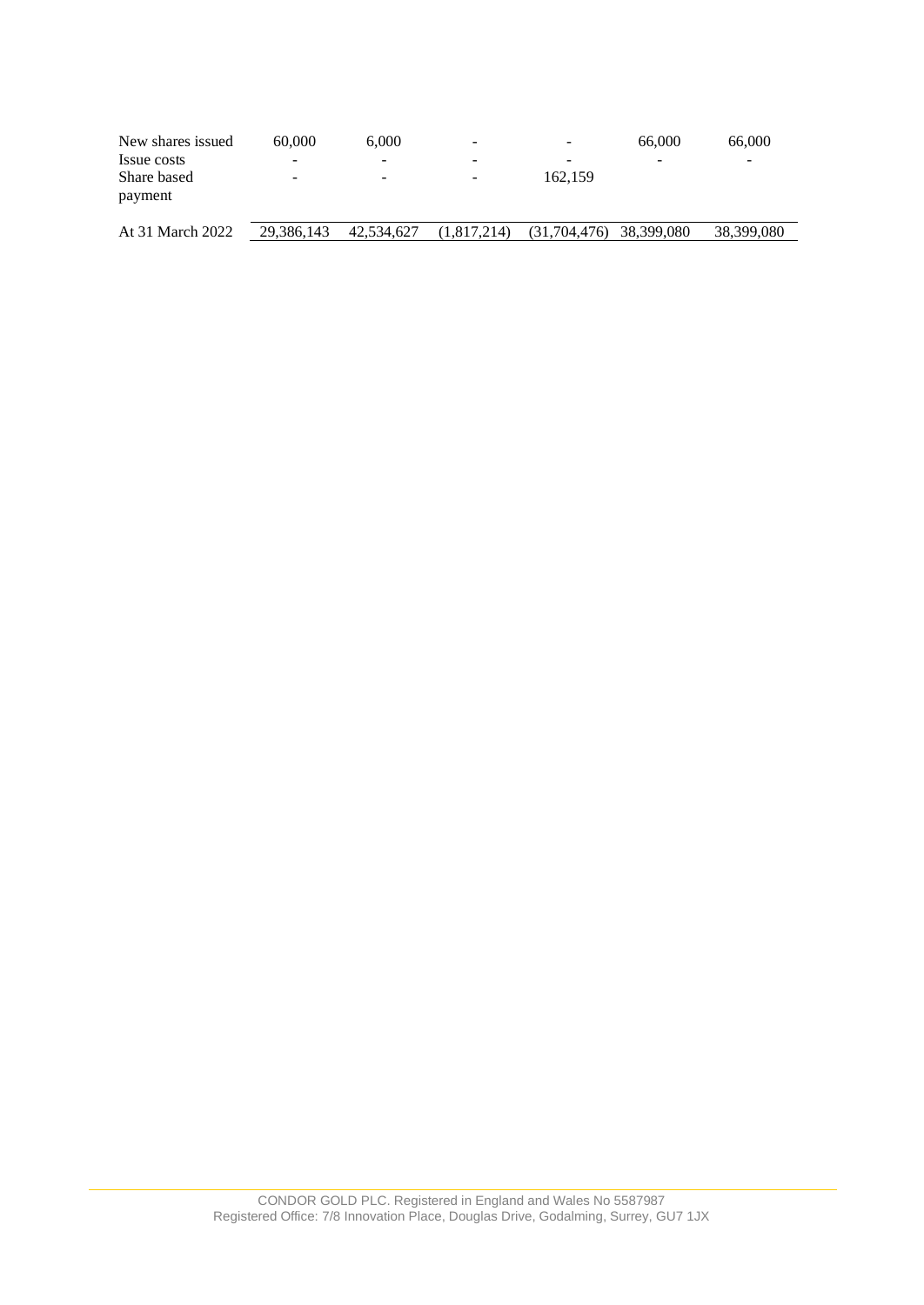#### **CONDENSED CONSOLIDATED CASH FLOW STATEMENT AS AT 31 MARCH 2022**

|                                                                                      | Three months | Three months |
|--------------------------------------------------------------------------------------|--------------|--------------|
|                                                                                      | to 31.03.22  | to 31.03.21  |
|                                                                                      | unaudited    | unaudited    |
|                                                                                      | $\mathbf f$  | $\pounds$    |
| <b>Cash flows from operating activities</b>                                          |              |              |
| Gain/(loss) before tax                                                               | (667, 879)   | (512, 518)   |
| Share based payment                                                                  | 162,159      | 88,271       |
| Depreciation charges                                                                 |              |              |
| Exchange differences                                                                 | 75,920       | 23,259       |
| Finance income                                                                       | (255)        |              |
|                                                                                      | (430, 055)   | (400,988)    |
| (Increase) in trade and other receivables                                            | (99, 697)    | (167,793)    |
| Increase/(decrease) in trade and other payables                                      | (148,986)    | (73, 887)    |
| Net cash absorbed in operating activities                                            | (678, 738)   | (642, 668)   |
|                                                                                      |              |              |
| <b>Cash flows from investing activities</b>                                          |              |              |
| Purchase of intangible fixed assets                                                  | (1,006,948)  | (1,061,879)  |
| Purchase of tangible fixed assets                                                    | (61, 787)    | (933,020)    |
| Interest received                                                                    | 255          |              |
| Net cash absorbed in investing activities                                            | (1,068,480)  | (1,944,899)  |
|                                                                                      |              |              |
| <b>Cash flows from financing activities</b>                                          |              |              |
| Net proceeds from share issue                                                        | 66,000       | 4,757,123    |
| Net cash generated in financing activities                                           | 66,000       | 4,757,123    |
|                                                                                      |              |              |
| Increase / (decrease) in cash and cash equivalents                                   | (1,739,939)  | 2,119,556    |
| Cash and cash equivalents at beginning of period<br>Exchange losses on cash and bank | 2,072,046    | 4,159,391    |
| Cash and cash equivalents at end of period                                           | 408,028      | 6,278,947    |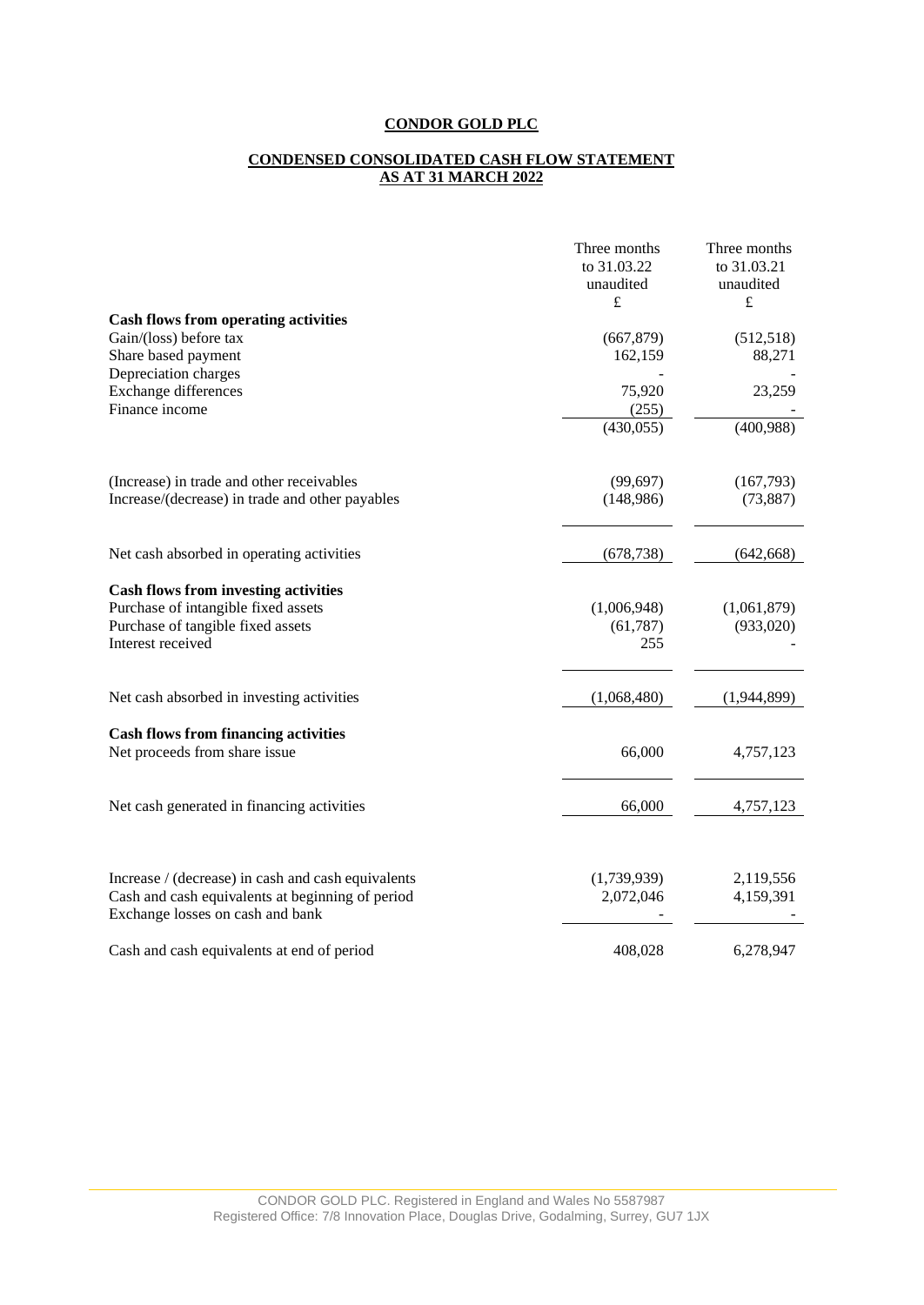#### **NOTES TO THE CONDENSED FINANCIAL STATEMENTS FOR THE THREE MONTHS TO 31 MARCH 2022**

#### **1. COMPLIANCE WITH ACCOUNTING STANDARDS**

#### **Basis of preparation**

This condensed set of financial statements has been prepared in accordance with IAS 34 Interim Financial Reporting as issued by the International Accounting Standards Board (IASB). It has been prepared in accordance with International Financial Reporting Standards (IFRS and IFRIC interpretations) ("IFRS") in force at the reporting date, and their interpretations issued by the IASB as adopted for use within the European Union, and with IFRS and their interpretations as issued by the IASB.

The interim results for the three months to 31 March 2022 are neither audited nor reviewed by our auditors and the accounts in this interim report do not therefore constitute statutory accounts in accordance with Section 434 of the Companies Act 2006.

Statutory accounts for the year ended 31 December 2021 have been prepared and for which the auditor's report was unqualified, did not contain any statement under Section 498(2) or 498(3) of the Companies Act 2006 and did not contain any matters to which the auditors drew attention without qualifying their report.

The interim financial information for the three months ended 31 March 2022 were approved by the Board on 12 May 2022.

The directors do not propose an interim dividend.

The Directors consider the going concern basis to be appropriate based on cash flow forecasts and projections and current levels of commitments, cash and cash equivalents. The comparative period presented is that of the three months ended 31 March 2021.

The Directors are of the opinion that due to the nature of the Group's activities and the events during that period these are the most appropriate comparatives for the current period. Copies of these financial statements are available on the Company's website and on www.Sedar.com.

## **2. ACCOUNTING POLICIES**

The accounting policies used in preparing the interim results are the same as those applied to the latest audited annual financial statements, which are available on [www.Sedar.com](http://www.sedar.com/) and on the Company's website www.condorgold.com. These accounting policies are those expected to be applied in the financial statements for the year ended 31 December 2022.

### **3. REVENUE AND SEGMENTAL REPORTING**

The Group has not generated any revenue during the period. The Group's operations are located in England and Nicaragua.

The following is an analysis of the carrying amount of segment assets, and additions to plant and equipment, analysed by geographical area in which the assets are located.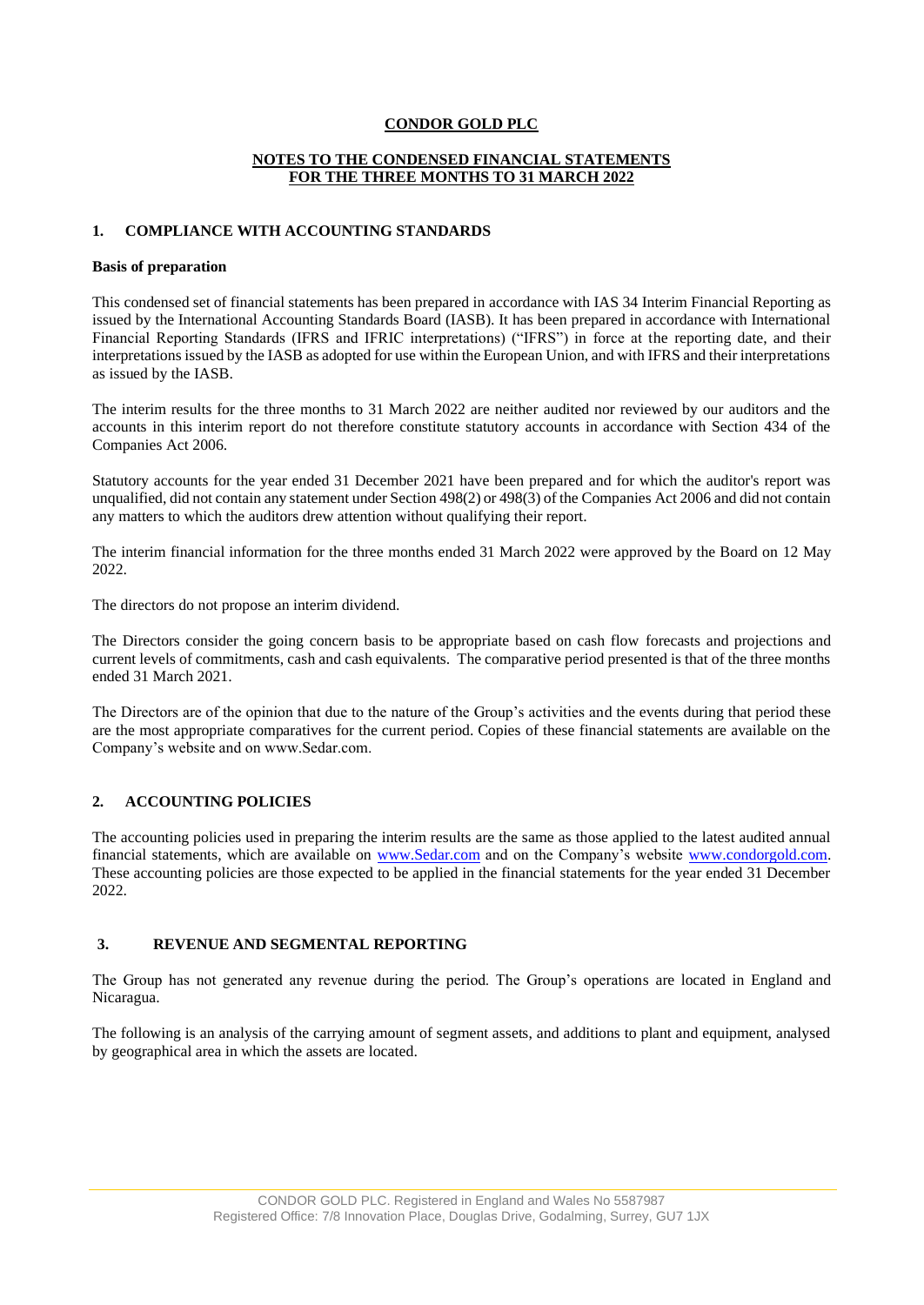### **NOTES TO THE CONDENSED FINANCIAL STATEMENTS FOR THE THREE MONTHS TO 31 MARCH 2022**

## **3. REVENUE AND SEGMENTAL REPORTING - continued**

The Group's results by reportable segment for the three month period ended 31 March 2021 are as follows:

|                                                       | UK<br>Three months<br>to 31 March<br>2021<br>£ | <b>Nicaragua</b><br>Three months<br>to 31 March<br>2021<br>£ | <b>Consolidation</b><br>Three months<br>to 31 March<br>2021 |
|-------------------------------------------------------|------------------------------------------------|--------------------------------------------------------------|-------------------------------------------------------------|
| <b>RESULTS</b><br>Operating (loss)<br>Interest income | (446,674)                                      | (65,844)                                                     | (512, 518)                                                  |

### **Assets and liabilities**

All transactions between each reportable segment are accounted for using the same accounting policies as the Group uses.

|                          | UK<br>As at 31<br><b>March 2021</b><br>£ | <b>Nicaragua</b><br>As at $31$<br>March 2021<br>£ | <b>Consolidation</b><br>As at 31<br><b>March 2021</b><br>£ |
|--------------------------|------------------------------------------|---------------------------------------------------|------------------------------------------------------------|
| <b>ASSETS</b>            |                                          |                                                   |                                                            |
| Total assets             | 7,885,554                                | 25,588,654                                        | 33,474,208                                                 |
|                          | UK                                       | <b>Nicaragua</b>                                  | Consolidation                                              |
|                          | As at 31                                 | As at 31                                          | As at 31                                                   |
|                          | <b>March 2021</b>                        | March 2021                                        | March 2021                                                 |
|                          | £                                        | £                                                 | £                                                          |
| <b>LIABILITIES</b>       |                                          |                                                   |                                                            |
| <b>Total liabilities</b> | (132,077)                                | (60,448)                                          | (192, 525)                                                 |

The Group's results by reportable segment for the three month period ended 31 March 2021 are as follows:

|                                   | UK<br>Three months<br>to 31 March<br>2022 | <b>Nicaragua</b><br>Three months<br>to 31 March<br>2022<br>£ | <b>Consolidation</b><br>Three months<br>to 31 March<br>2022<br>£ |
|-----------------------------------|-------------------------------------------|--------------------------------------------------------------|------------------------------------------------------------------|
| <b>RESULTS</b>                    | £                                         |                                                              |                                                                  |
| Operating gain/(loss)<br>Interest | (642,496)<br>255                          | (25, 638)                                                    | (668, 134)<br>255                                                |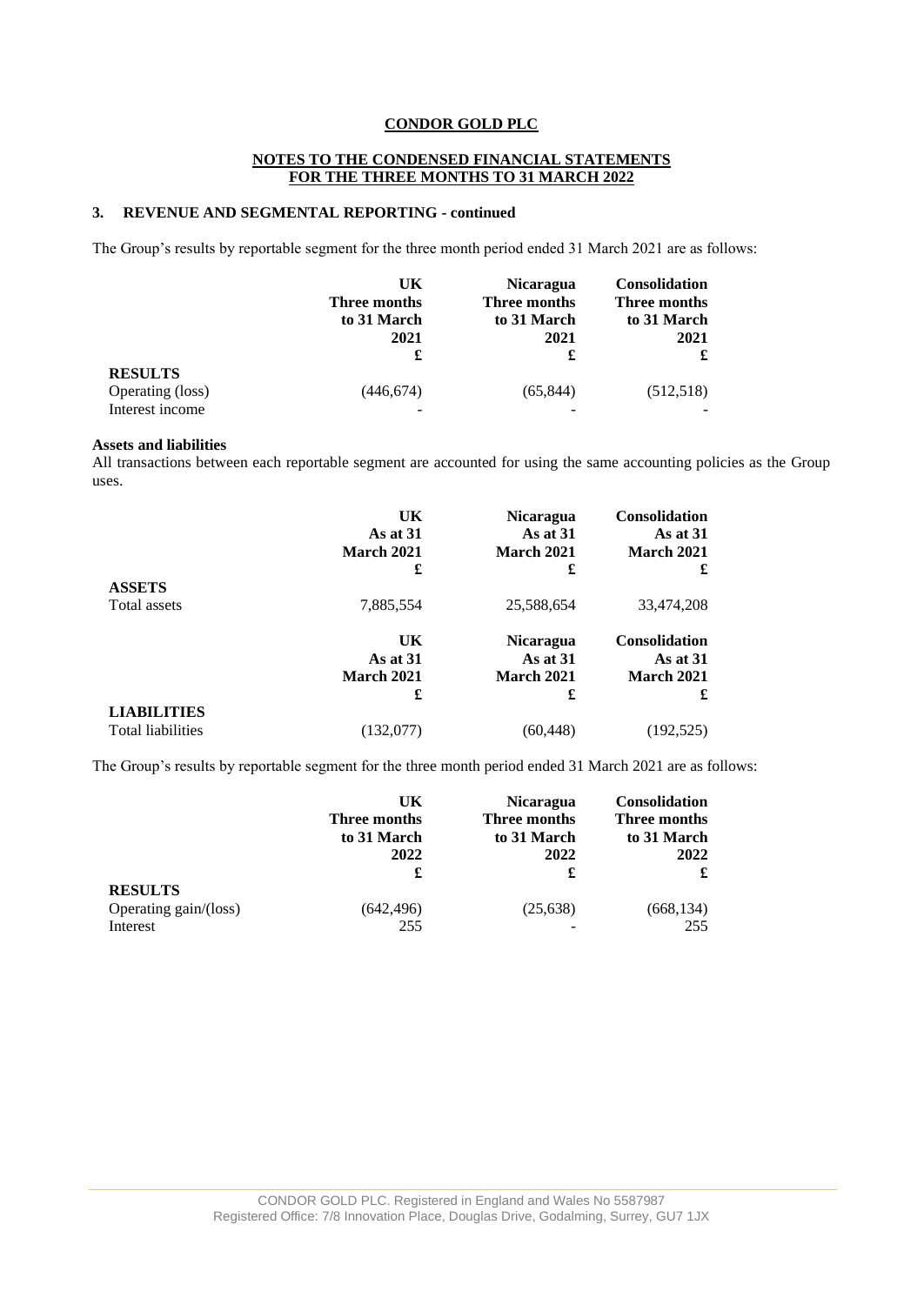#### **Assets and liabilities**

All transactions between each reportable segment are accounted for using the same accounting policies as the Group uses.

|                          | UK<br>As at $31$<br><b>March 2022</b><br>£ | <b>Nicaragua</b><br>As at $31$<br><b>March 2022</b><br>£ | <b>Consolidation</b><br>As at $31$<br><b>March 2022</b><br>£ |
|--------------------------|--------------------------------------------|----------------------------------------------------------|--------------------------------------------------------------|
| <b>ASSETS</b>            |                                            |                                                          |                                                              |
| Total assets             | 5,523,889                                  | 33,598,210                                               | 39,122,099                                                   |
|                          | UK                                         | <b>Nicaragua</b>                                         | Consolidation                                                |
|                          | As at $31$                                 | As at 31                                                 | As at 31                                                     |
|                          | <b>March 2022</b>                          | March 2022                                               | <b>March 2022</b>                                            |
|                          | £                                          | £                                                        | £                                                            |
| <b>LIABILITIES</b>       |                                            |                                                          |                                                              |
| <b>Total liabilities</b> | (138, 495)                                 | 39,305                                                   | (99,190)                                                     |

### **4. TAXATION**

There is no current tax charge for the period. The accounts do not include a deferred tax asset in respect of carry forward unused tax losses as the Directors are unable to assess that there will be probable future taxable profits available against which the unused tax losses can be utilised.

## **5. INTANGIBLE FIXED ASSETS**

During the three months ended 31 March 2022, the Group acquired intangible assets with a cost of £1,006,948 (three months ended 31 March 2021: £ 1,061,879).

### **6. EQUITY-SETTLED SHARE OPTION SCHEME AND WARRANTS**

The estimated fair value of the options and warrants granted was;

|                             | <b>Three</b> | <b>Three</b> |
|-----------------------------|--------------|--------------|
|                             | months to    | months to    |
|                             | 31 March     | 31 March     |
|                             | 2022         | 2021         |
|                             | unaudited    | unaudited    |
|                             | £            | £            |
| Warrants and options charge | (162, 159)   | (88,271)     |

During the period, no share options were crystallised into cash.

The fair value has been fully recognised within administration expenses, on a pro-rata basis over the vesting period. This fair value has been calculated using the Black-Scholes option pricing model. The latest inputs into the model were as follows: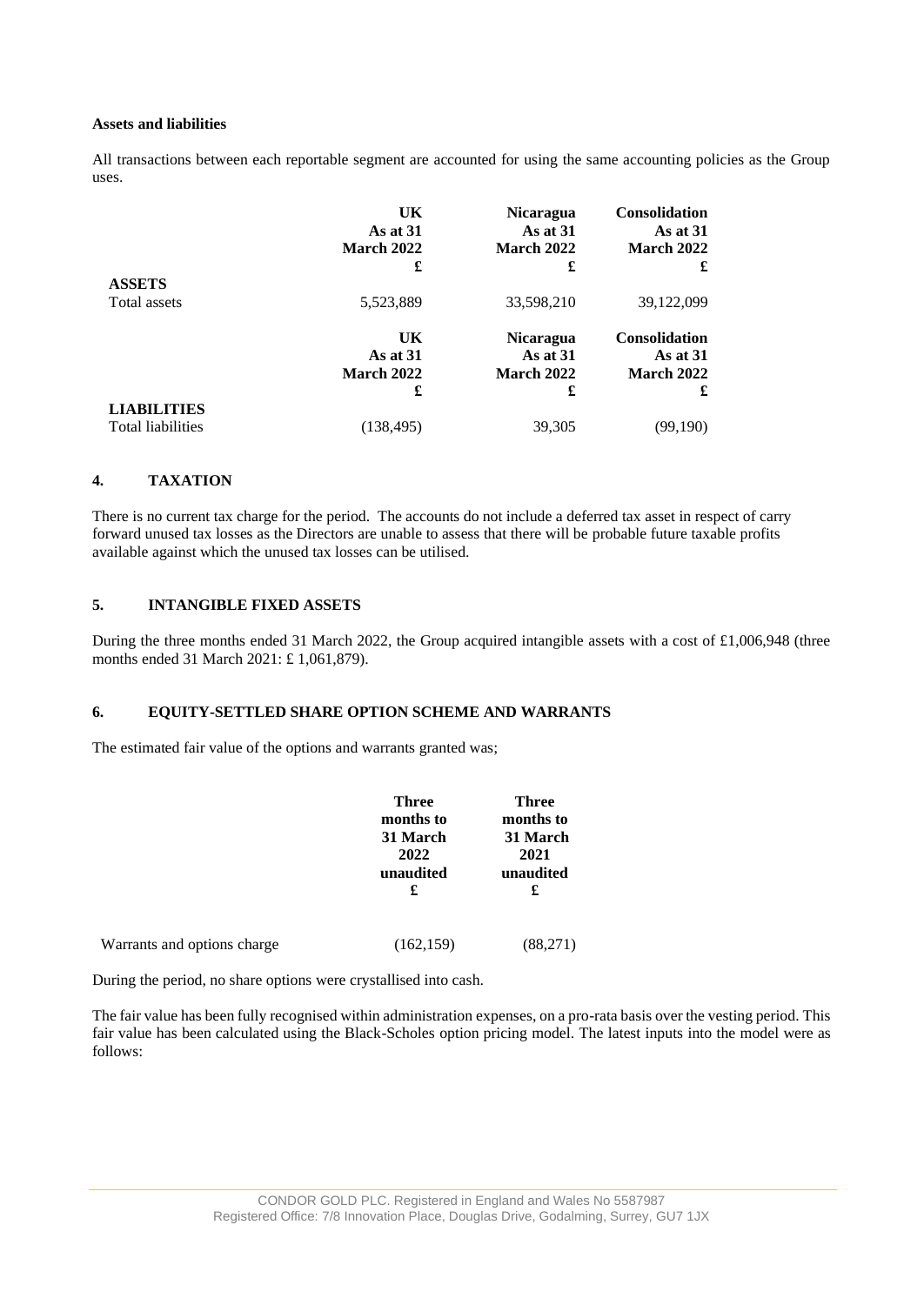|                              | 2022  | 2021 |
|------------------------------|-------|------|
| Expected volatility          | $-90$ | 29%  |
| Expected life options (yrs.) |       |      |
| Expected dividend yield      | -     |      |

## **7. EARNINGS PER SHARE**

Basic earnings per share is calculated by dividing the earnings attributable to ordinary shareholders by the weighted average number of ordinary shares outstanding during the period.

A reconciliation is set out below:

# **7. EARNINGS PER SHARE (continued)**

|                                                                          | <b>Three</b><br>months to<br>31 March<br>2022 | <b>Three</b><br>months to<br>31 March<br>2021 |
|--------------------------------------------------------------------------|-----------------------------------------------|-----------------------------------------------|
| <b>Basic EPS</b>                                                         |                                               |                                               |
| $Gain/(\text{loss})$ for the period<br>Weighted average number of shares | (667, 879)<br>146,752,359                     | (512, 518)<br>124,488,017                     |
| Gain/(loss) per share (in pence)                                         | (0, 46)                                       | (0.41)                                        |

In accordance with IAS 33, as the Group has reported a loss for the period, diluted earnings per share are not included.

#### **8. CALLED-UP SHARE CAPITAL**

| Allotted and fully paid                                                                     | As at 31<br><b>March 2022</b> | As at 31<br><b>March 2021</b> |
|---------------------------------------------------------------------------------------------|-------------------------------|-------------------------------|
| Ordinary shares: 146,930,715 of 20p each (as at 31 March)<br>2021: 134,824,179 of 20p each) | 29,386,143                    | 26,964,836                    |

Share issuances in the three months ended 31 March 2022 were as follows:

| Nature of<br>issuance       | Issuue price per<br>Ordinary share | share<br>Date<br>- of<br>issuance | Number of shares<br>issued | <b>Total Cumulative</b><br>number of<br>ordinary shares<br>issued |
|-----------------------------|------------------------------------|-----------------------------------|----------------------------|-------------------------------------------------------------------|
| Opening<br>Warrant exercise | 22 pence                           | 1 January 2022<br>13 January 2022 | 300,000                    | 118,662,629<br>146,930,715                                        |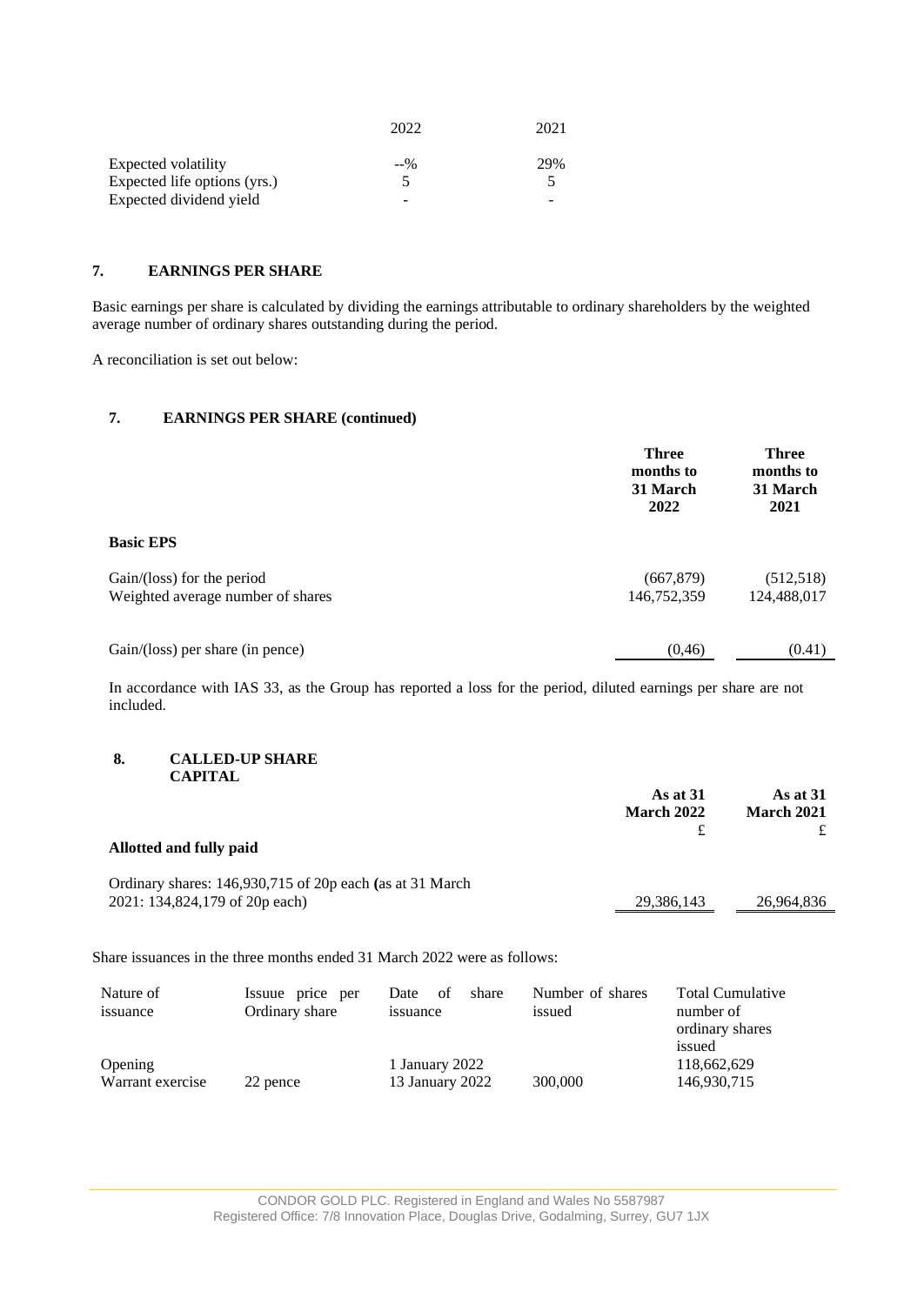## **9. RELATED PARTY TRANSACTIONS**

During the reporting period the Company received consultancy advice from the following related parties:

| Company                                      | Related party  | Three<br>months to<br>31 March<br>2022<br>£ | Three<br>months to<br>31 March<br>2021<br>£ |
|----------------------------------------------|----------------|---------------------------------------------|---------------------------------------------|
| Axial Associates Limited                     | Mark Child     |                                             |                                             |
| <b>Burnbrae Limited</b>                      | Jim Mellon     | 6,250                                       | 6,250                                       |
| Promaco Limited                              | Ian Stalker    | 11,700                                      | 7,575                                       |
| <b>AMC</b> Geological Advisory<br>Group Inc. | Andrew Cheatle |                                             |                                             |
|                                              |                |                                             |                                             |

### **10. SEASONALITY OF THE GROUP'S BUSINESS OPERATIONS**

There are no seasonal factors which affect the trade of any company in the Group.

## **- Ends -**

For further information please visit www.condorgold.com or contact:

| Condor Gold plc                   | Mark Child, Chairman and CEO<br>$+44$ (0) 20 7493 2784   |
|-----------------------------------|----------------------------------------------------------|
| <b>Beaumont Cornish Limited</b>   | Roland Cornish and James Biddle<br>$+44(0)$ 20 7628 3396 |
| SP Angel Corporate Finance<br>LLP | Ewan Leggat<br>$+44$ (0) 20 3470 0470                    |
| H&P Advisory Limited              | Andrew Chubb and Nelish Patel<br>$+44(0)$ 20 7907 8500   |
| <b>B</b> lytheweigh               | Tim Blythe and Megan Ray<br>$+44(0)$ 20 7138 3204        |

### **About Condor Gold plc:**

Condor Gold plc was admitted to AIM in May 2006 and dual listed on the TSX in January 2018. The Company is a gold exploration and development company with a focus on Nicaragua.

On 25 October 2021 Condor announced the filing of a Preliminary Economic Assessment Technical Report ("PEA") for its La India Project, Nicaragua on SEDAR [https://www.sedar.com.](https://www.sedar.com/) The highlight of the technical study is a post-tax, post upfront capital expenditure NPV of US\$418 million, with an IRR of 54% and 12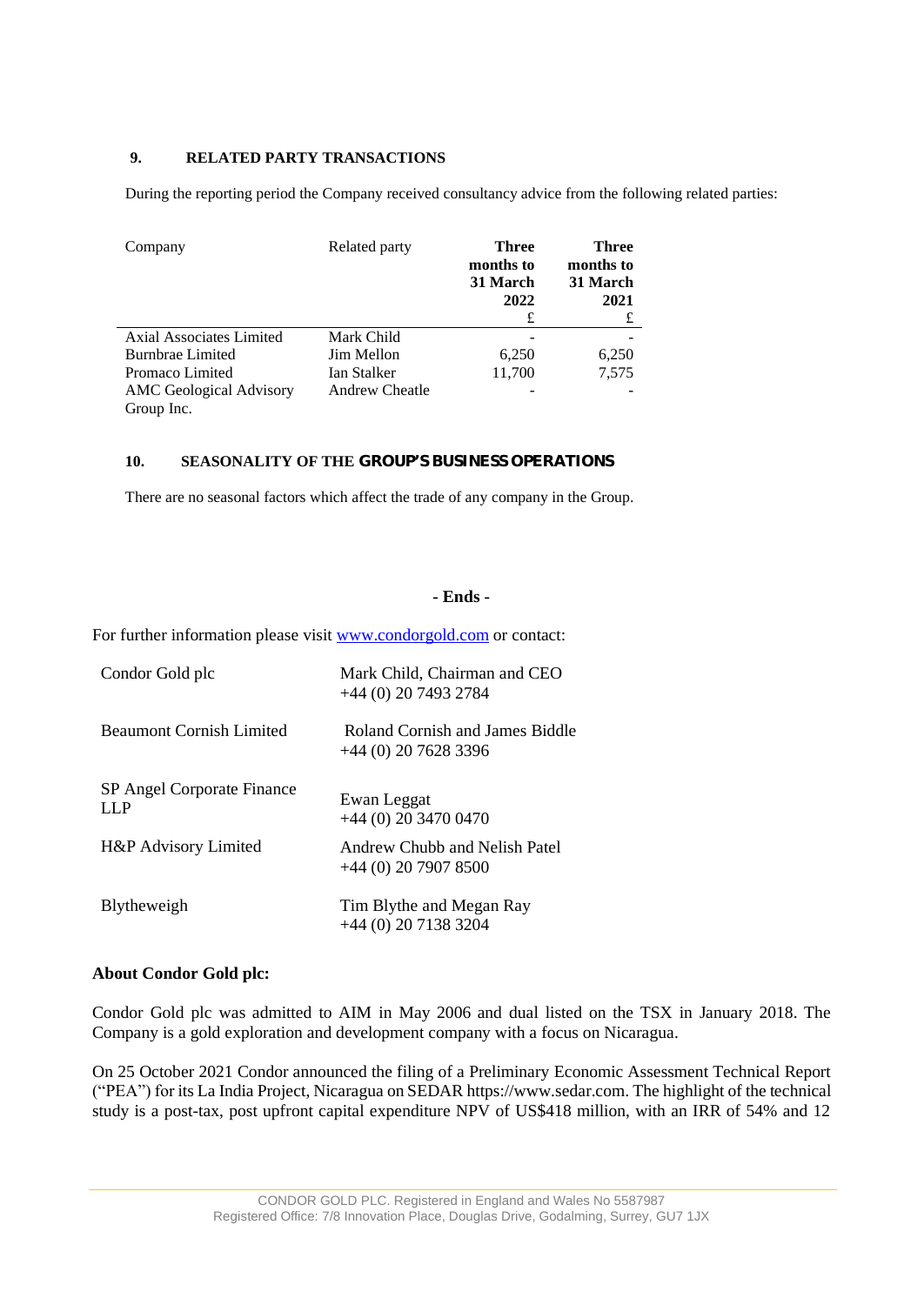month pay-back period, assuming a US\$1,700 per oz gold price, with average annual production of 150,000 oz gold per annum for the initial 9 years of gold production. The open pit mine schedules have been optimised from designed pits, bringing higher grade gold forward resulting in average annual production of 157,000 oz gold in the first 2 years from open pit material and underground mining funded out of cashflow.

In August 2018, the Company announced that the Ministry of the Environment in Nicaragua had granted the Environmental Permit ("EP") for the development, construction and operation of a processing plant with capacity to process up to 2,800 tonnes per day at its wholly-owned La India gold Project ("La India Project"). The EP is considered the master permit for mining operations in Nicaragua. Condor has purchased a new SAG Mill, which has mainly arrived in Nicaragua. Site clearance and preparation is at an advanced stage.

Environmental Permits were granted in April and May 2020 for the Mestiza and America open pits respectively, both located close to La India. The Mestiza open pit hosts 92 Kt at a grade of 12.1 g/t gold (36,000 oz contained gold) in the Indicated Mineral Resource category and 341 Kt at a grade of 7.7 g/t gold (85,000 oz contained gold) in the Inferred Mineral Resource category. The America open pit hosts 114 Kt at a grade of 8.1 g/t gold (30,000 oz) in the Indicated Mineral Resource category and 677 Kt at a grade of 3.1 g/t gold (67,000 oz) in the Inferred Mineral Resource category. Following the permitting of the Mestiza and America open pits, together with the La India Open Pit Condor has 1.12 M oz gold open pit Mineral Resources permitted for extraction.

## **Disclaimer**

Neither the contents of the Company's website nor the contents of any website accessible from hyperlinks on the Company's website (or any other website) is incorporated into, or forms part of, this announcement.

## **Qualified Persons**

The technical and scientific information in this press release has been reviewed, verified and approved by Andrew Cheatle, P.Geo., who is a "qualified person" as defined by NI 43-101 and Gerald D. Crawford, P.E., who is a "qualified person" as defined by NI 43-101 and is the Chief Technical Officer of Condor Gold plc.

# **Technical Information**

Certain disclosure contained in this news release of a scientific or technical nature has been summarised or extracted from the technical report entitled "Technical Report on the La India Gold Project, Nicaragua, October 2021", dated October 22, 2021 with an effective date of September 9, 2021 (the "Technical Report"), prepared in accordance with NI 43-101. The Qualified Persons responsible for the Technical Report are Dr Tim Lucks of SRK Consulting (UK) Limited, and Mr Fernando Rodrigues, Mr Stephen Taylor and Mr Ben Parsons of SRK Consulting (U.S.) Inc. Mr Parsons assumes responsibility for the MRE, Mr Rodrigues the open pit mining aspects, Mr Taylor the underground mining aspects and Dr Lucks for the oversight of the remaining technical disciplines and compilation of the report.

# **Forward Looking Statements**

*All statements in this press release, other than statements of historical fact, are 'forward-looking information' with respect to the Company within the meaning of applicable securities laws, including statements with respect to: Developmment Plans for the La India Project, Mineral Reserves and Resources at La India Project. Forward-looking information is often, but not always, identified by the use of words such as: "seek", "anticipate", "plan", "continue", "strategies", "estimate", "expect", "project", "predict", "potential", "targeting", "intends", "believe", "potential", "could", "might", "will" and similar expressions. Forwardlooking information is not a guarantee of future performance and is based upon a number of estimates and*